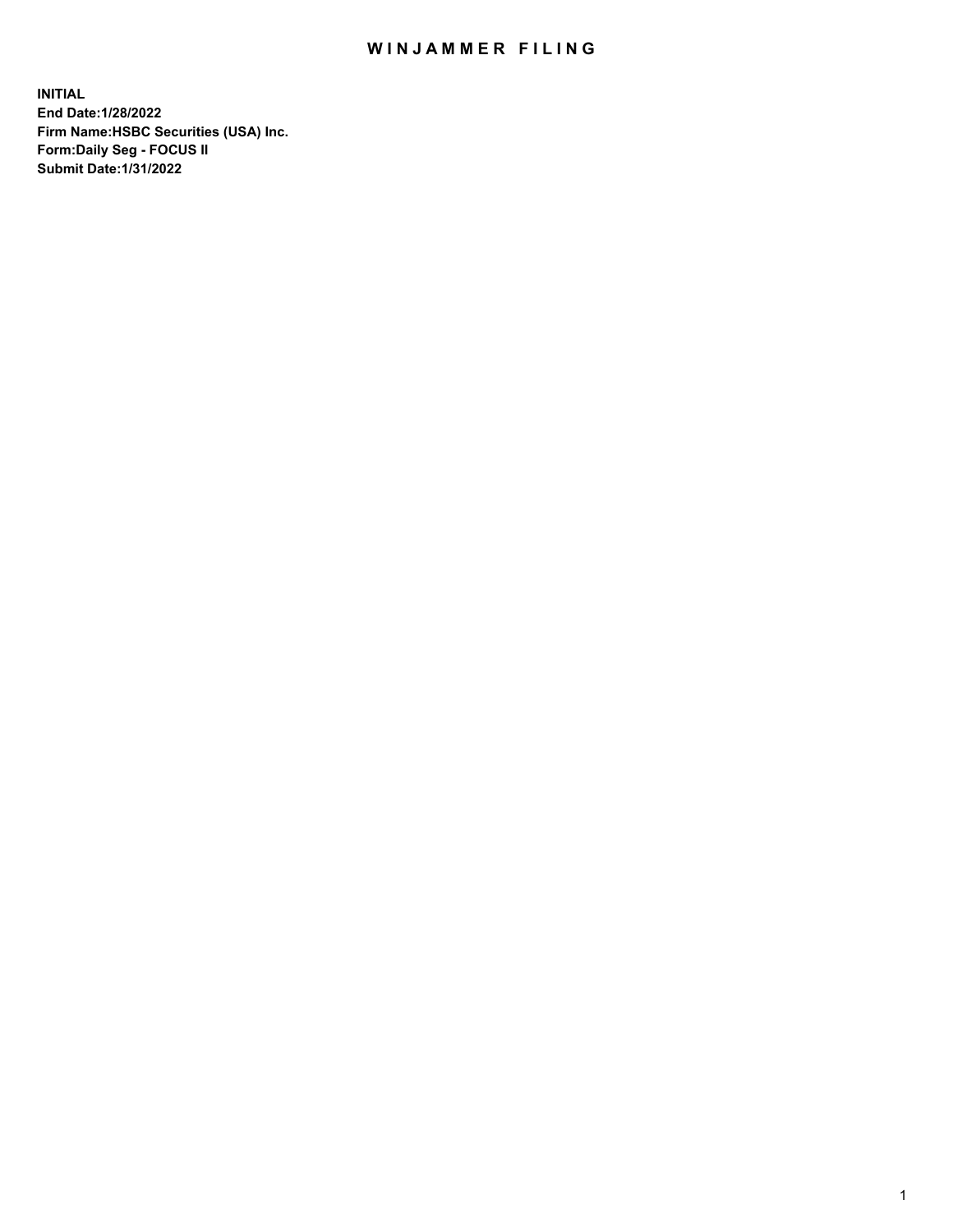**INITIAL End Date:1/28/2022 Firm Name:HSBC Securities (USA) Inc. Form:Daily Seg - FOCUS II Submit Date:1/31/2022 Daily Segregation - Cover Page**

| Name of Company                                                                                                                                                                                                                                                                                                                | <b>HSBC Securities (USA) Inc.</b>                                          |
|--------------------------------------------------------------------------------------------------------------------------------------------------------------------------------------------------------------------------------------------------------------------------------------------------------------------------------|----------------------------------------------------------------------------|
| <b>Contact Name</b>                                                                                                                                                                                                                                                                                                            | <b>Michael Vacca</b>                                                       |
| <b>Contact Phone Number</b>                                                                                                                                                                                                                                                                                                    | 212-525-7951                                                               |
| <b>Contact Email Address</b>                                                                                                                                                                                                                                                                                                   | michael.vacca@us.hsbc.com                                                  |
| FCM's Customer Segregated Funds Residual Interest Target (choose one):<br>a. Minimum dollar amount: ; or<br>b. Minimum percentage of customer segregated funds required:%; or<br>c. Dollar amount range between: and; or<br>d. Percentage range of customer segregated funds required between: % and %.                        | 96,000,000<br>$\underline{\mathbf{0}}$<br>0 <sub>0</sub><br>0 <sub>0</sub> |
| FCM's Customer Secured Amount Funds Residual Interest Target (choose one):<br>a. Minimum dollar amount: ; or<br>b. Minimum percentage of customer secured funds required:%; or<br>c. Dollar amount range between: and; or<br>d. Percentage range of customer secured funds required between: % and %.                          | 15,000,000<br><u>0</u><br>0 <sub>0</sub><br>0 <sub>0</sub>                 |
| FCM's Cleared Swaps Customer Collateral Residual Interest Target (choose one):<br>a. Minimum dollar amount: ; or<br>b. Minimum percentage of cleared swaps customer collateral required:% ; or<br>c. Dollar amount range between: and; or<br>d. Percentage range of cleared swaps customer collateral required between:% and%. | 75,000,000<br><u>0</u><br><u>00</u><br>00                                  |

Attach supporting documents CH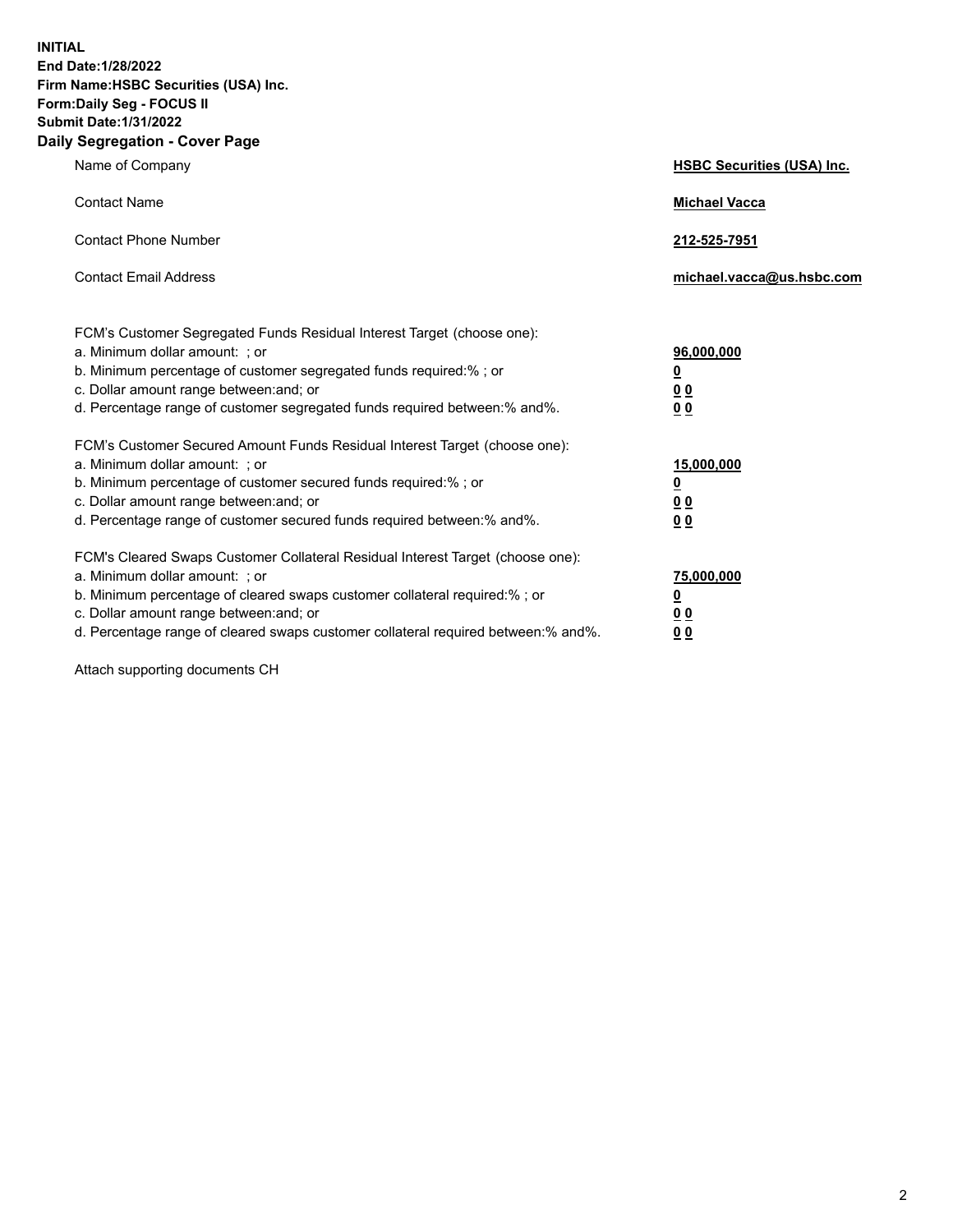**INITIAL End Date:1/28/2022 Firm Name:HSBC Securities (USA) Inc. Form:Daily Seg - FOCUS II Submit Date:1/31/2022 Daily Segregation - Secured Amounts** Foreign Futures and Foreign Options Secured Amounts Amount required to be set aside pursuant to law, rule or regulation of a foreign government or a rule of a self-regulatory organization authorized thereunder 1. Net ledger balance - Foreign Futures and Foreign Option Trading - All Customers A. Cash **143,179,191** [7315] B. Securities (at market) **22,998,098** [7317] 2. Net unrealized profit (loss) in open futures contracts traded on a foreign board of trade **-23,110,319** [7325] 3. Exchange traded options a. Market value of open option contracts purchased on a foreign board of trade **0** [7335] b. Market value of open contracts granted (sold) on a foreign board of trade **0** [7337] 4. Net equity (deficit) (add lines 1. 2. and 3.) **143,066,970** [7345] 5. Account liquidating to a deficit and account with a debit balances - gross amount **172** [7351] Less: amount offset by customer owned securities **0** [7352] **172** [7354] 6. Amount required to be set aside as the secured amount - Net Liquidating Equity Method (add lines 4 and 5) 7. Greater of amount required to be set aside pursuant to foreign jurisdiction (above) or line 6. FUNDS DEPOSITED IN SEPARATE REGULATION 30.7 ACCOUNTS 1. Cash in banks A. Banks located in the United States **26,977,042** [7500] B. Other banks qualified under Regulation 30.7 **0** [7520] **26,977,042** [7530] 2. Securities A. In safekeeping with banks located in the United States **22,998,098** [7540] B. In safekeeping with other banks qualified under Regulation 30.7 **0** [7560] **22,998,098** [7570] 3. Equities with registered futures commission merchants A. Cash **0** [7580] B. Securities **0** [7590] C. Unrealized gain (loss) on open futures contracts **0** [7600] D. Value of long option contracts **0** [7610] E. Value of short option contracts **0** [7615] **0** [7620] 4. Amounts held by clearing organizations of foreign boards of trade A. Cash **0** [7640] B. Securities **0** [7650] C. Amount due to (from) clearing organization - daily variation **0** [7660] D. Value of long option contracts **0** [7670] E. Value of short option contracts **0** [7675] **0** [7680]

**0** [7305]

**143,067,142** [7355]

**143,067,142** [7360]

**34,885,597** [7380]

- 
- 5. Amounts held by members of foreign boards of trade
	- A. Cash **151,087,918** [7700]
	- B. Securities **0** [7710]
	- C. Unrealized gain (loss) on open futures contracts **-23,110,319** [7720]
	- D. Value of long option contracts **0** [7730]
	- E. Value of short option contracts **0** [7735] **127,977,599** [7740]
- 6. Amounts with other depositories designated by a foreign board of trade **0** [7760]
- 7. Segregated funds on hand **0** [7765]
- 8. Total funds in separate section 30.7 accounts **177,952,739** [7770]
- 9. Excess (deficiency) Set Aside for Secured Amount (subtract line 7 Secured Statement Page 1 from Line 8)
- 10. Management Target Amount for Excess funds in separate section 30.7 accounts **15,000,000** [7780]
- 11. Excess (deficiency) funds in separate 30.7 accounts over (under) Management Target **19,885,597** [7785]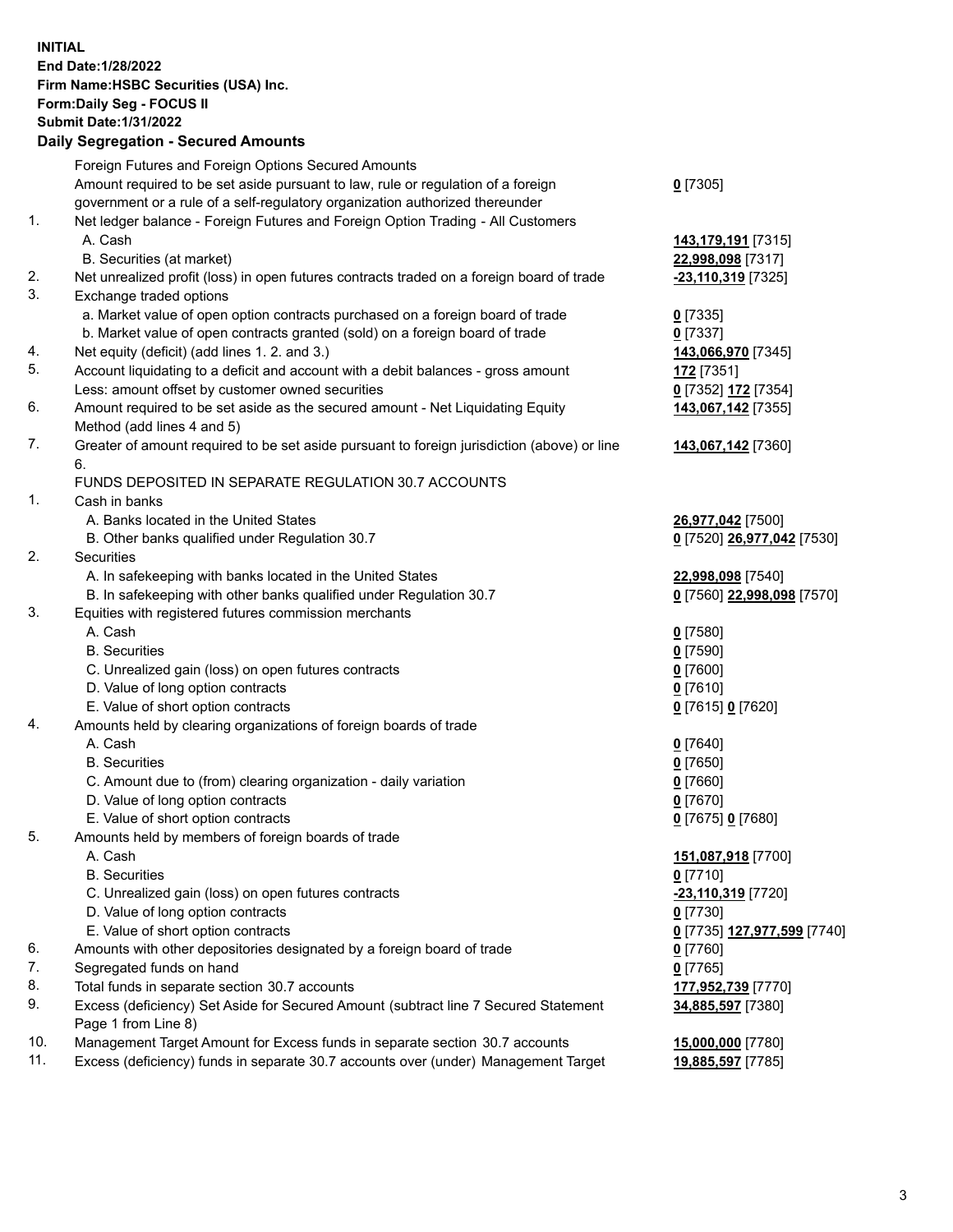**INITIAL End Date:1/28/2022 Firm Name:HSBC Securities (USA) Inc. Form:Daily Seg - FOCUS II Submit Date:1/31/2022 Daily Segregation - Segregation Statement** SEGREGATION REQUIREMENTS(Section 4d(2) of the CEAct) 1. Net ledger balance A. Cash **4,452,562,130** [7010] B. Securities (at market) **868,254,944** [7020] 2. Net unrealized profit (loss) in open futures contracts traded on a contract market **-1,316,443,082** [7030] 3. Exchange traded options A. Add market value of open option contracts purchased on a contract market **1,299,213,557** [7032] B. Deduct market value of open option contracts granted (sold) on a contract market **-340,583,137** [7033] 4. Net equity (deficit) (add lines 1, 2 and 3) **4,963,004,412** [7040] 5. Accounts liquidating to a deficit and accounts with debit balances - gross amount **77,421,029** [7045] Less: amount offset by customer securities **-77,421,029** [7047] **0** [7050] 6. Amount required to be segregated (add lines 4 and 5) **4,963,004,412** [7060] FUNDS IN SEGREGATED ACCOUNTS 7. Deposited in segregated funds bank accounts A. Cash **9,914,149** [7070] B. Securities representing investments of customers' funds (at market) **0** [7080] C. Securities held for particular customers or option customers in lieu of cash (at market) **16,555,497** [7090] 8. Margins on deposit with derivatives clearing organizations of contract markets A. Cash **2,982,840,787** [7100] B. Securities representing investments of customers' funds (at market) **0** [7110] C. Securities held for particular customers or option customers in lieu of cash (at market) **826,436,648** [7120] 9. Net settlement from (to) derivatives clearing organizations of contract markets **251,129,845** [7130] 10. Exchange traded options A. Value of open long option contracts **1,299,213,557** [7132] B. Value of open short option contracts **-340,583,137** [7133] 11. Net equities with other FCMs A. Net liquidating equity **177,795** [7140] B. Securities representing investments of customers' funds (at market) **0** [7160] C. Securities held for particular customers or option customers in lieu of cash (at market) **23,542,969** [7170] 12. Segregated funds on hand **1,719,830** [7150] 13. Total amount in segregation (add lines 7 through 12) **5,070,947,940** [7180] 14. Excess (deficiency) funds in segregation (subtract line 6 from line 13) **107,943,528** [7190] 15. Management Target Amount for Excess funds in segregation **96,000,000** [7194]

16. Excess (deficiency) funds in segregation over (under) Management Target Amount Excess

**11,943,528** [7198]